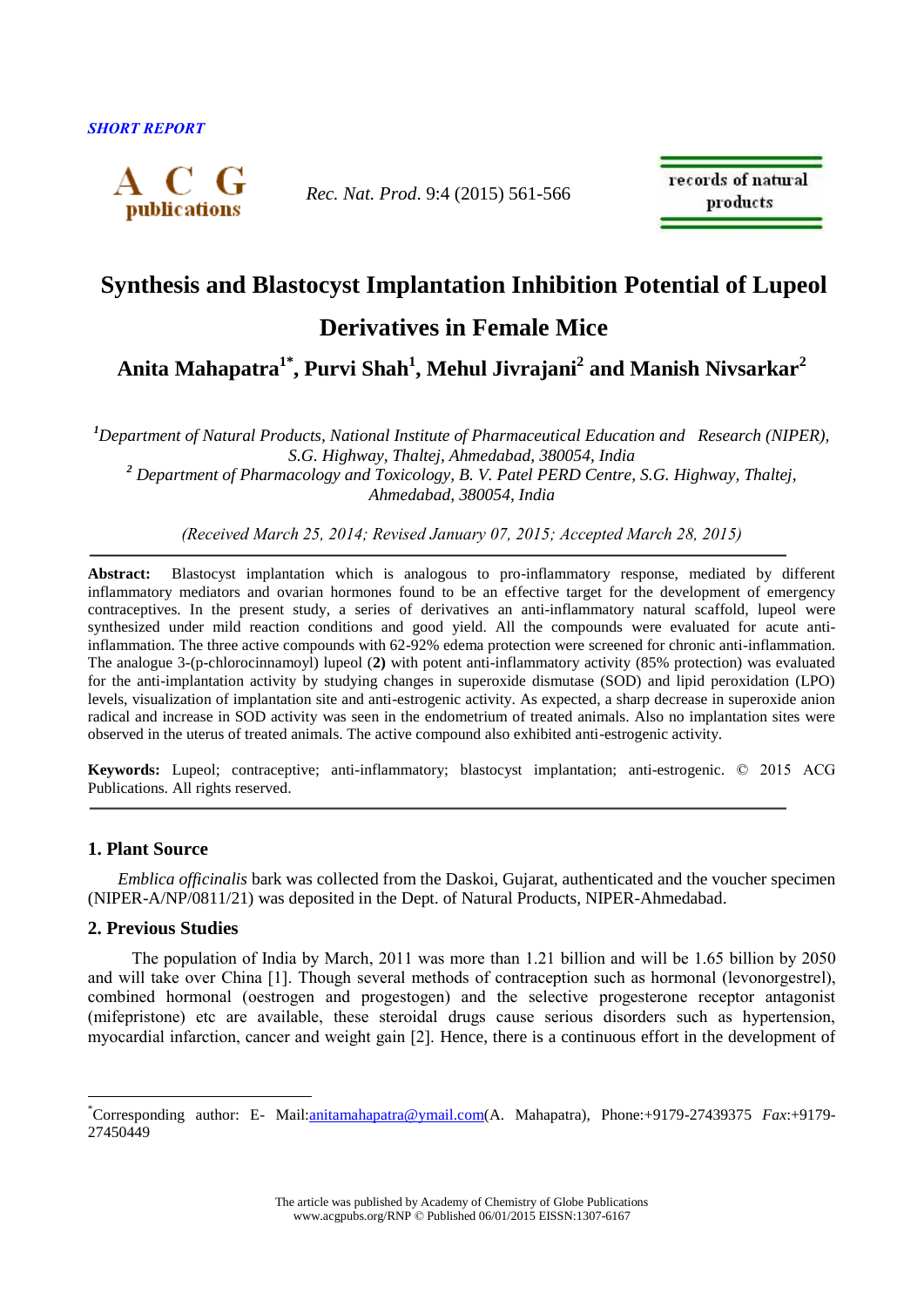non-steroidal contraceptives from natural sources or natural derived products because of their chemical diversity and biochemical specificity.

Blastocyst implantation, one of the targets for emergency contraception is considered as analogous to pro-inflammatory response, which is modulated by various pro-inflammatory mediators such as tumor necrosis factor-α (TNF-α), nitric oxide (NO), superoxide anion radicals, interleukin-1(IL-1), leukemia inhibitory factor (LIF), colony-stimulating factor (CSF) and ovarian hormones. These mediators play an important role in uterine receptivity and blastocyst implantation [3-6]. However, ovarian steroid hormones, estrogen and progesterone regulate all the mediators and hence blastocyst implantation [3]. Prostaglandins (PGs) are also implicated as important mediators for increased endometrial vascular permeability during implantation, which is evident from delayed implantation or implantation failure by COX-1 and COX-2 inhibitors [7]. The molecular signals that regulate the blastocyst implantation are of clinical relevance since understanding the nature of the signals may lead to strategies to correct implantation failure or to develop novel contraceptives.

Pentacyclic triterpenes are reported to exhibit anti-inflammatory activity [8]. Lupeol has been extensively studied for its inhibitory effects on inflammation [9, 10], anti-arthritic [11] and antioxidant activity [12] etc. In continuation of our research on development of nonsteroid, novel, potent emergency contraceptive agents, we synthesised derivatives of lupeol and evaluated for *in vivo* acute and chronic antiinflammatory, anti-implantation as well as anti-estrogenic activity.

### **3. Present Study**

*Isolation of lupeol (1) and Synthesis of derivatives:* The *E. officinalis* bark powder (800 g) was extracted with *n*-Hexane in a soxhlet apparatus. The extract (21g) was subjected to column chromatography and lupeol was obtained using *n*-hexane to increase polarity of ethyl acetate in hexane as eluting solvent with yield 1.1% and identified by physical and spectral analysis, which was found to exactly matching with the reported values [13].

To a solution of compound **1** in dichloromethane, N,N-dicyclohexyl carbodiimide and N,N-dimethyl amino pyridine was added followed by appropriate cinnamic acids. The mixture was sonicated for 15 min. The reaction mixture was filtered, concentrated and purified by column chromatography to obtain the corresponding cinnamic acid esters 3-O-(p-chlorocinnamoyl) lupeol (**2**, 78%) and 3-O-cinnamoyl lupeol (**3**, 91%). To the mixture of **1,** acetic anhydride was added with a drop of pyridine and kept overnight at room temperature. The usual work up and crystallization yielded lupeol acetate (**4**, 85%).

Room temperature stirring of **1** in dichloromethane and pyridinium chlorochromate with silica gel (1:1) for 4.5 h and filtration yielded compound **5** (90%). Compound **5** in dichloromethane was stirred with hydroxylamine hydrochloride in presence of pyridine at room temperature for 6 h and usual work up resulted compound **6** (80%). A mixture of compound **5**, phenylhydrazine and glacial acetic acid was refluxed under  $N_2$  for 1 h distilled water was added and extracted with dichloromethane. The dichloromethane extract was washed with 5% aqs. NaOH and brine, dried over anh.  $Na<sub>2</sub>SO<sub>4</sub>$  and concentrated under vacuum to afford pale yellow solid. The product obtained was purified by column chromatography to obtain compound **7** (56%).

Compound  $5$  in DCM was stirred with ethyl formate in presence of NaOMe under N<sub>2</sub> for 4 hr Icewater was added and extracted with ethyl acetate, dried over anh. Na<sub>2</sub>SO<sub>4</sub>, filtered, concentrated and crystallized to obtain compound **8**(61%). Compound **5** in dichloromethane and conc. HCl was treated with NaNO<sub>2</sub> in water at 0°C. The reaction was quenched with ice, extracted with dichloromethane and crystallized to get compound **9** (75%) (Scheme1). All the compounds were identified by analytical and spectral data analysis (Supporting information).

*Animals*: The experimental protocols were approved by the Institutional Animal House Ethics Committee (IAEC), constituted by the Ministry of Social Justice and Empowerment, Government of India. Antiinflammatory studies were carried out using healthy Sprague Dawley rats of either sex, weighing between 150-250 g. Animals were housed 4 per cage under the environmental condition of 10% air exhaust in the AC unit, relative humidity of  $60\pm5\%$ , 12:12 h day-night cycles at a temperature of  $24\pm3^{\circ}$ C. Animals were divided into 4 groups of 6 each and put on fasting for 12-18 h prior to experiment. One group per compound was taken for experiment. Mature, female mice (Swiss Albino strain, Mus musculus, 2-3 months old) were used for the anti-implantation activity.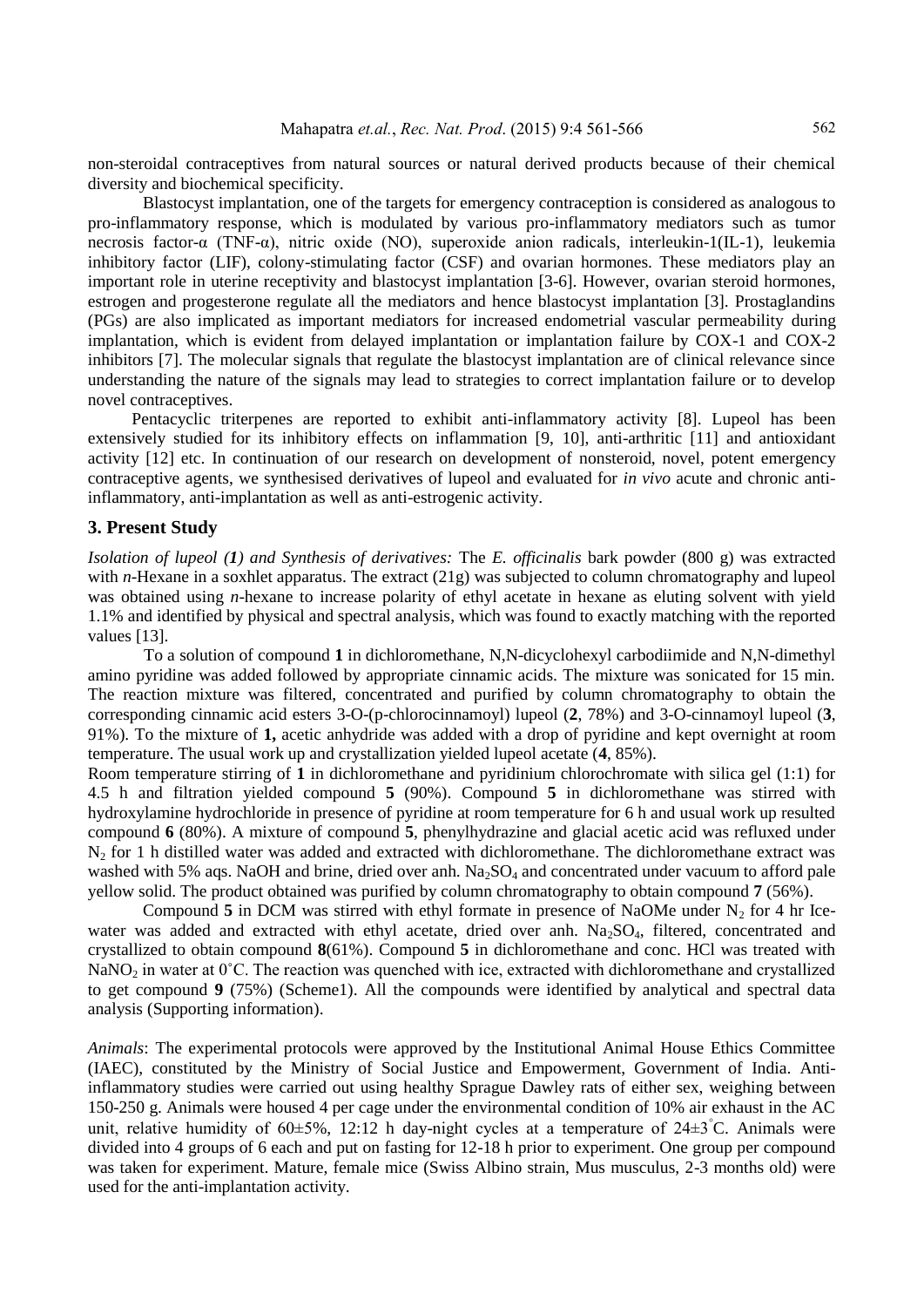

**Figure 1.** Synthesis of different derivatives of compound **1**: Reagents and conditions: **a**) DCC, DMAP, corresponding cinnamic acids, sonication, 15 min; **b**) (CH3CO)2O, Py, 24 h; **c**) PCC, SiO2, DCM, rt, stirring, 4.5 h; **d**) NH2OH.HCl, Py, rt, stirring, 6 h; **e**) Phenyl hydrazine, CH<sub>3</sub>COOH, reflux under N<sub>2</sub>, 1h; **f**) Ethyl formate, NaOMe, DCM, stirring under  $N_2$ , 4 h; **g**) NaNO<sub>2</sub>, conc. HCl, 0<sup>o</sup>C.

*Acute inflammation:* Animals were dosed with diclofenac sodium (10 mg/kg) or test compounds (50 mg/kg) 1 h before injection. All the compounds were orally administered with 0.2% agar suspension freshly prepared as a vehicle. Carrageenan solution (0.1 mL of 1% solution) was injected in the sub-plantar region of the right hind paw of each rat after 1 h of drug administration. The paw volumes of rats were measured using digital plethysmometer up to 3h. Inhibition of (%)edema was calculated.

Derivatives **2**, **4** and **9** along with the parent compound (**1**) significantly exhibited strong acute antiinflammatory activity with 60-93% protection compared to diclofenac sodium (69%). The introduction of pchlorocinnamic moiety at C-3 (**2**) exhibited better activity (93%) than the parent compound **1** (70%) and positive control. The 3-acetate compound (**4**) showed 66% followed by derivative **9** with 62% protection (Table 1, Supporting information).

*Chronic inflammation:* Animals were dosed with Dexamethasone (5 mg/kg) or test compounds (50 mg/kg) 1 h before the injection. All compounds were orally administered with 0.2% agar suspension freshly prepared as a vehicle. The initial paw volumes were measured using plethysmometer and noted as 0 hr reading. Formalin solution (0.1 mL of 2% solution, prepared in normal saline) was injected in the sub-plantar region of the right hind paw of rats 1h after drug administration. Final hour reading was recorded 3h after the injection. This exercise was continued for five consecutive days. Degree of inflammation was measured on all five days. The inflammation was assessed by calculating the % protection.

Compounds, **1**, **2** and **4** exhibited very good chronic anti-inflammation activity with protection of 69- 85% up to  $5<sup>th</sup>$  day and the derivative 2 was more active with 85% protection than the drug dexamethasone (83%) (Table 1, Supporting information).

*Anti-implantation activity:* Only those female mice that showed a regular 4-5 day estrous cycle were used in the study. Vaginal smears were examined daily according to the guidelines by Caligioni *et al*. [14]. Females that showed a proestrus smear (Day 0) were mated with a male of proven fertility on the same evening. Presence of a vaginal plug (next day morning) confirmed mating and was designated as Day 1 of pregnancy. Animals were divided into two groups, A and B. Group A and B were dosed orally at 10:00 a.m. each day from day 1 to day 6 of pregnancy with 0.2% agar (control) and the active analogue (50 mg/kg), respectively. The pregnant females from both the groups were sacrificed on 1, 2, 3, 4, 5 day (4:40 a.m.), 5 day (10:00 am) and 6 day of pregnancy. The uterus was excised, cleaned from adhering fat, washed with normal saline, weighed and used for estimation of lipid peroxidation and assay of superoxide dismutase (SOD) activity.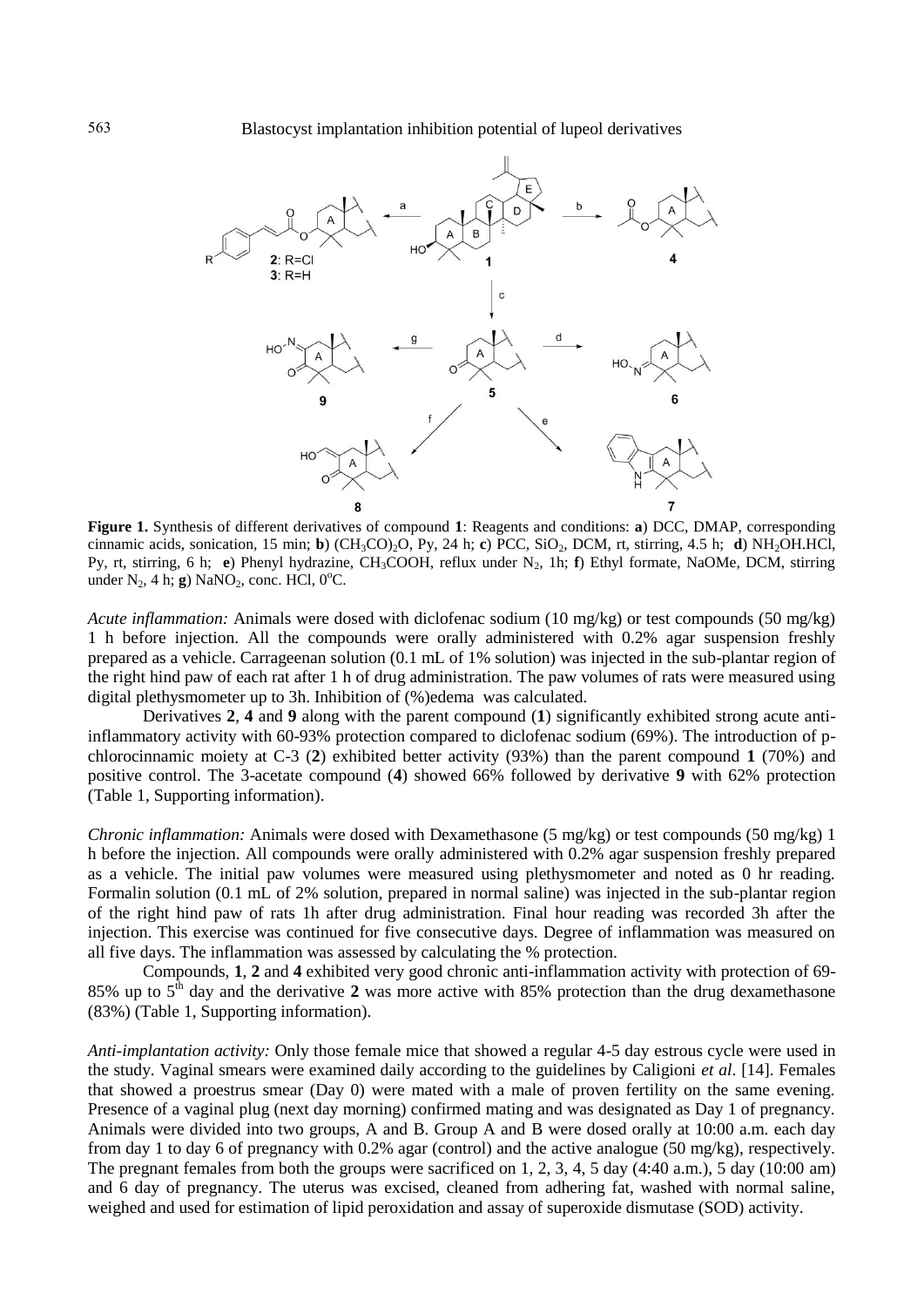*Estimation of lipid peroxidation:* Uterine tissue was taken in 5 mL of Hank's balanced salt solution (HBSS, pH 7.4) and homogenized at 5000 rpm. The homogenate was centrifuged at 3500 rpm for 10 minutes. The pellet was resuspended in 0.1 mL of HBSS and used for estimation of lipid peroxidation. Lipid peroxidation was measured in terms of malonaldehyde (MDA):thiobarbituric acid (TBA) reaction as reported [15]. The reaction mixture was having 0.1 mL of tissue homogenate, 0.2 mL of 8.1% sodium dodecyl sulphate, 1.5 mL of 20% acetic acid (pH - 3.5 with 1 M NaOH) and 1.5 mL of 0.8% aqueous solution of TBA. Reaction mixture was made to a volume of 4 mL with 0.7 mL of double distilled water and heated at 95ºC for 1 h. Then double distilled water (1 mL) and a mixture of *n*-butanol and pyridine (15:1 v/v, 5 mL) was added and the mixture was shaken vigorously in a vortex mixer for 5 min. This mixture was then centrifuged at 3000 rpm for 7 min. The upper organic layer was separated and the amount of MDA formed was measured at 532 nm. Appropriate controls were used at different steps during this estimation (extinction coefficient of  $MDA=1.45 \times 10^{-5} / min/cm$ ).

*Assay of superoxide dismutase activity:* The uterine tissue was taken in 4 mL of chilled Tris buffer (50 mM pH 8.2) and was homogenized at 13,000 rpm (3x 30 sec). The homogenate was treated with 1 mL of 0.1% Triton X 100 (v/v) for 20 min at 4 °C. Homogenate was then centrifuged at 10,000 rpm at 4 °C for 30 min. The supernatant was used for the assay of superoxide dismutase (SOD) activity by the method as reported by Marklund and Marklund [16]. Briefly, Supernatant was transferred to both plastic tubes and glass tubes in 2:3 ratios. Plastic-tubes containing enzyme were kept at 4°C and glass tubes were kept in boiling water bath for 45 min. Then, boiled content was centrifuged at 5000 rpm for 10 min at 25˚C. Absorbance were taken for both enzyme and boiled samples at 420 nm. All calculations were made as per gram fresh tissue weight.



**Figure 2. A**: SOD (unit/gram fresh weight) and LPO expressed as MDA levels, (nmol/gram fresh weight) levels on day 1-6 in uterus of control animals  $(n=6)$ . **B**: SOD and LPO levels in uterus of compound 2 treated animals  $(n = 6)$ .

The result reveals that control animals show a sharp decrease in SOD levels and an increase in superoxide anion radical at the time of implantation (day 5 at 4.40 am, Fig.1A). However, these levels were altered in animals treated with derivative **2** which showed an increase in SOD activity and decrease in superoxide anion radical levels (Fig.1B) which is one of the requirements for inhibiting blastocyst implantation. The changes in superoxide anion radical and SOD activity between control and treated animals are statistically significant (*p*<0.05).

*Visualization of implantation site:* Another set of animals (n=6) from each group were injected intravenously 0.1 mL of 1% Chicago blue 6B dye through tail vein on day 7 of pregnancy. All the animals were sacrificed and the uterus was exposed to count the number of implantation sites. The uterus of control animals showed (Fig. 2A) blastocyst implantation sites(~10 nos.) in each, while the derivative **2** completely inhibited the blastocyst implantation (100%) in the treated animals (Fig. 2B). The alteration of SOD and LPO levels were further confirmed by the inhibition of blastocyst implantation in animals treated with derivative **2**.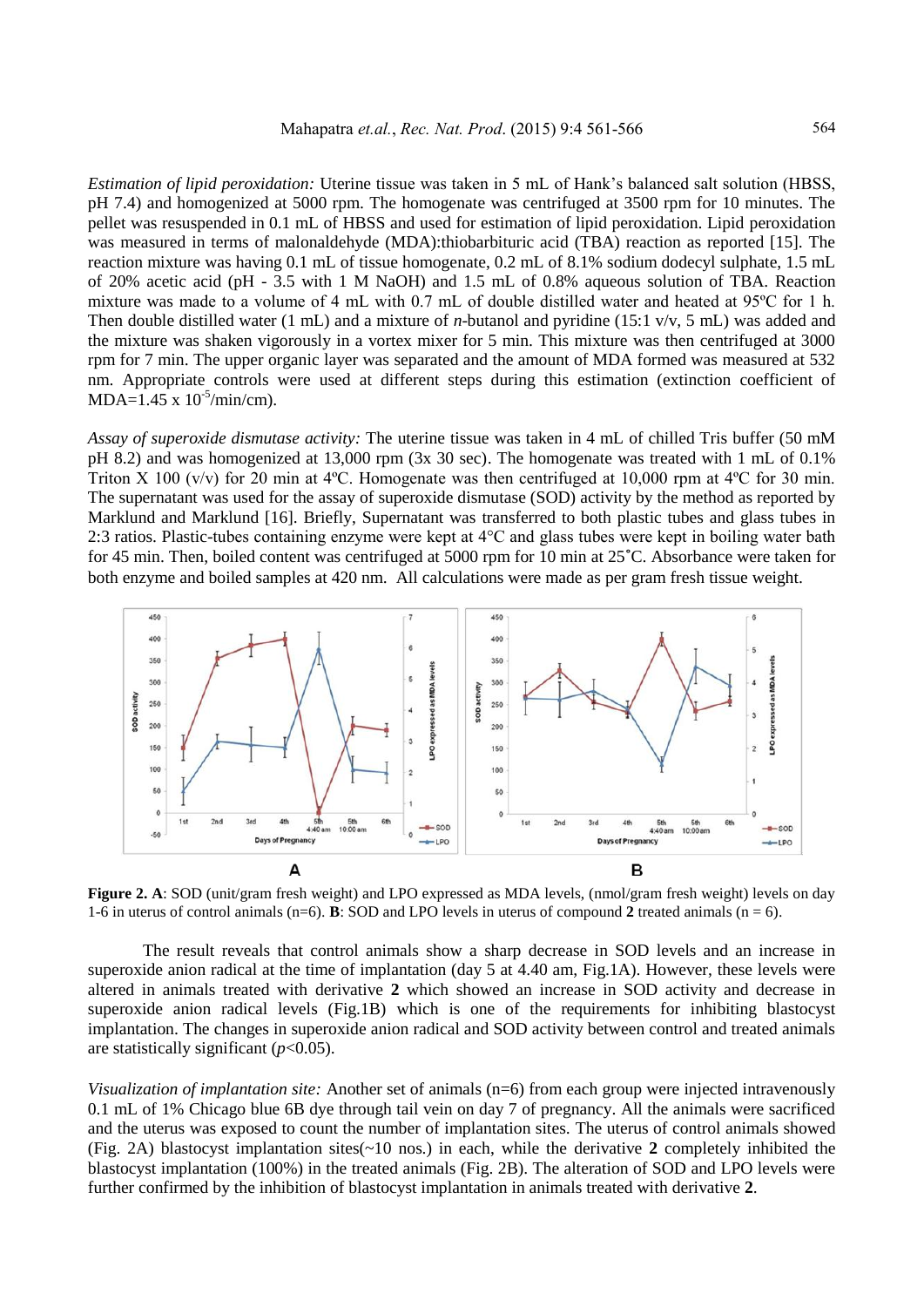

**Figure 3. A.** Blastocyst implantation in uterus of control animals; **B.** No implantation in uterus of treated animals.

*Estimation of anti-estrogenic activity:* Healthy virgin female mice, Swiss Albino, were divided into six groups (n=6). First group received 0.2% agar solution (control), second group received tamoxifen (0.063 mg/kg, positive control), third group received ethinyl estradiol (EE,100 µg/animal), fourth group received EE and tamoxifen, fifth group received the active analogue **2** (50 mg/kg) and sixth group received EE and the active analogue **2**. Anti-estrogenic activity was determined after daily oral administration of drug and subcutaneous injection of EE for 7 days. Uterine weight at the end of the experiment was used as a parameter for anti-estrogenic property [17]. The uterine weight of animals treated with only 3-p-chlorocinnamoyl derivative (**2)** and **2** along with ethinyl estradiol (EE) found to decrease as compared to animals treated with EE alone  $(p<0.05)$ , which suggest the anti-estrogenic property of the derivative 2 (Fig. 3) which is significant in comparison with positive control tamoxifen.

*Statistical analysis:* All data have been represented as mean ± SEM. Data were analyzed using paired t-tests within groups and  $p < 0.05$  was considered significant. Linear correlation was established between the LPO and SOD values on Day 5 (4.40 a.m.) and the correlation coefficient was calculated.

The hormone-dependent changes and the increase in membrane fluidity, which makes the endometrium receptive is necessary for successful blastocyst implantation[18]. The results indicate that failure in implantation is not due to the interference in tubal transport but the unfavourable environment generated by the derivative **2**. As 3-(p-chlorocinnamoyl) lupeol(**2**) showed anti-estrogenic property, it might be interfering in uterine estrogen utilization there by change in the biophysical and biochemical events. Moreover, it also possess potent acute and chronic anti-inflammatory activity, hence it might have down regulated some of the inflammatory mediators such as cyclooxygenase, cytokines, nitric oxide and superoxide anion radicals at the time of implantation. Hence, 3-(p-chlorocinnamoyl) lupeol (**2**) modulates two different interrelated pathways i.e. inflammatory cascade and estrogen signalling, resulting in altered physiology of the endometrium. Consequently, it can be a good candidate for assessment of molecular mechanism involved in the implantation failure and developed as a potential contraceptive agent.

#### **Acknowledgments**

The authors are thankful to the Project Director, NIPER, Ahmedabad and Director, B. V. Patel PERD Centre for providing laboratory facilities.

#### **Supporting Information**

Supporting Information accompanies this paper on<http://www.acgpubs.org/RNP>

#### **References**

- [1] [http://censusindia.gov.in/.](http://censusindia.gov.in/) Accessed on Jan. 29, 2011
- [2] O. Blashkova, A. Sasko, A. Pontuch, T. Veselska, A. Lipovska and I. Kostolny (1981). Side effects of oral contraceptives, *Bratisl Lek Listy.* **75(2)**, 167-172.
- [3] J. S. Hunt, L. Miller, K. F. Roby, J. Huang, J. S. Platt and B. L. DeBrot (1997). Female steroid hormones regulate production of pro-inflammatory molecules in uterine leukocytes, *J. Reprod. Immunol.* **35**, 87-99.
- [4] M. Laloraya, P. G. Kumar and M. M. Laloraya, (1989). Possible role of superoxide anion radical in the process of blastocyst implantation in *Mus musculus*, *Biochem. Biophy. Res. Comm.* **161(2)**, 762-770.
- [5] A. Lindhard, U. Bentin-Ley, V. Vibeke Ravn, H. lslin, T. Hviid, S. Rex, S. Bangsboll and S. Sorensen,